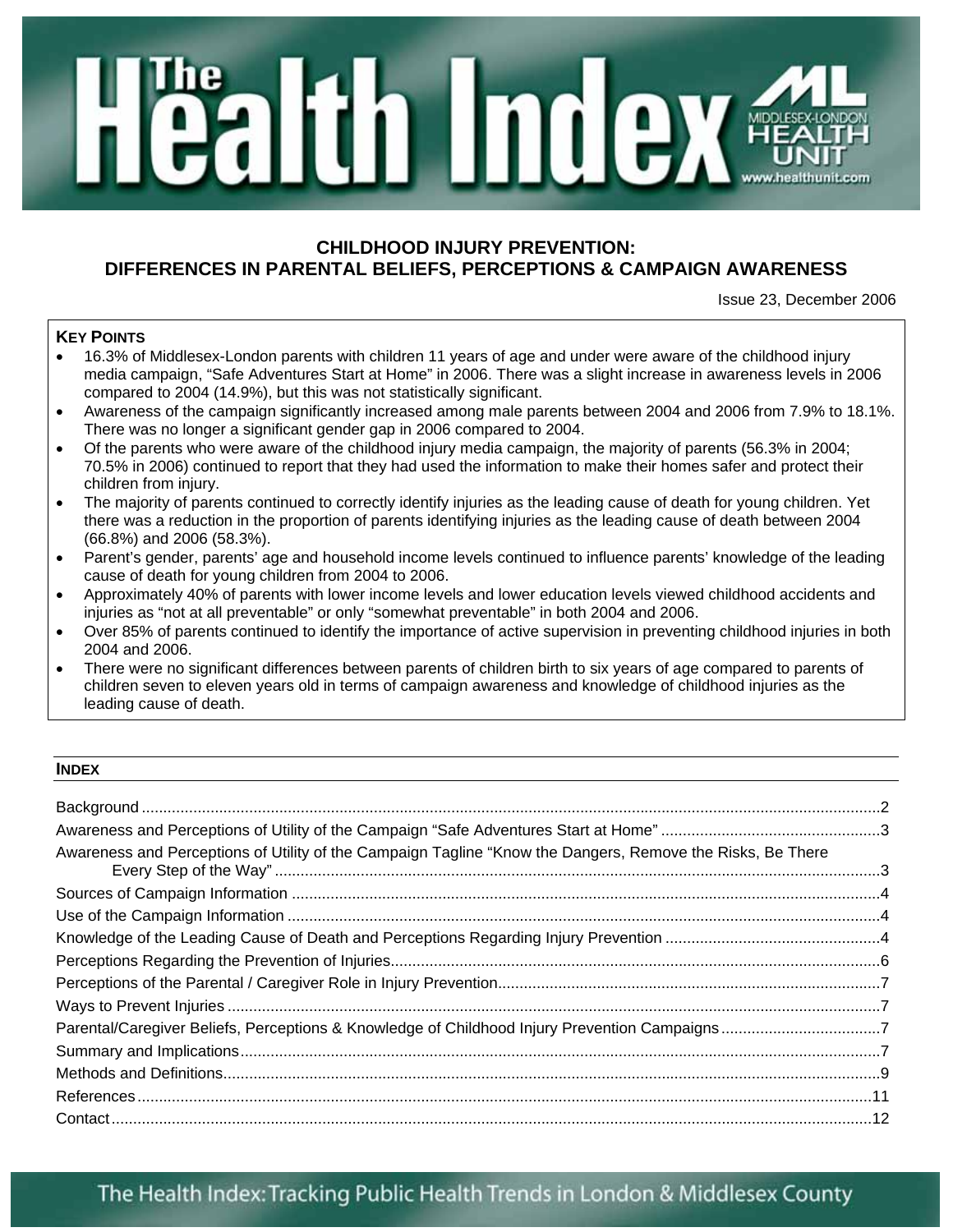### **BACKGROUND**

Injuries remain the leading cause of death among young children in Canada  $1, 2$ . Childhood injuries have also been the most common reason for hospital admissions in Canada for over a decade  $3$ . Young children are at risk of drowning, burns, poisoning, falls, suffocation resulting from aspiration of objects or strangulation, bodily damage from both sharp and blunt objects and improper restraints in motor vehicles<sup>4</sup>. Unintentional childhood injuries (i.e. those that are not a result of acts of violence or suicide attempts) are being described as an "invisible epidemic"<sup>2</sup>.

A recent report released by Safe Kids Canada, investigated changes in unintentional injury rates over a 10-year period between 1994 and 2003 among Canadian children age 14 and under  $2$ . Results of this study show promising findings for injury prevention efforts; overall death rates for childhood injury have dropped by 37%, and hospitalization rates by 34% <sup>2.</sup> Despite these reductions, unintentional injury remains the leading cause of death. Continued education, environmental changes, public policy change, enforcement of laws and standards, and research and evaluation are required to ensure that injury-related deaths and hospitalizations continue to decline  $2$ .

Within the injury prevention community, it is well understood and accepted that the majority of injuries are predictable and preventable <sup>5, 6</sup>. In fact, experts estimate that up to 90% of childhood injuries are considered both predictable and preventable <sup>7</sup>. However, many people in the general public have the belief that injuries are "accidents" or "acts of fate" and are an inevitable part of life  $^{2, 5, 8, 9, 10}$ . Changing people's perceptions and beliefs about the nature of childhood injuries is challenging. A recent Safe Kids Canada survey in 2006 revealed that the majority of parents do not know that the leading health risk to children is unintentional injury  $10$ . Unintentional injury was rated fifth (9%) by parents, where the combined category of obesity, inactivity, and nutrition were ranked first (24%), followed by "don't know" (23%), diseases, (13%) and smoking and secondhand smoke (12%).

The Ontario Ministry of Health and Long Term Care (MOHLTC) Mandatory Health Programs and Services Guidelines<sup>11</sup> instructs health units to provide child health programs that focus on injury prevention and safety. To promote healthy child development, the Government of Canada through the Ministry of Health and Long Term Care (MOHLTC) provided funding for the Early Child Development (ECD) projects in December 2001. Three years later in 2004, the Ontario Ministry of Children and Youth Services took over responsibility for the ECD projects. Along with a number of other early child development initiatives for children birth to six years of

age and their parents, childhood injury prevention initiatives were funded until the end of December 2006. Through this ECD funding, the local initiative, called the Early Childhood Injury Prevention Project (ECIPP) was developed. The four-year initiative focused on reducing childhood injuries, disabilities and death among children birth to 6 years of age by ensuring that there are safer homes, childcare settings and communities. In 2002, Middlesex-London Health Unit (MLHU) administered the ECIPP through the child safety committee of London Safe Communities. This committee consisted of a wide range of service providers each with their own mandate to address specific aspects of childhood injury prevention. This group of community partners, which is now known as Child Safety Middlesex London<sup>1</sup>, has the mission to collaboratively ensure safety for children with the goal to reduce injuries and deaths.

Over the last four years, the ECIPP has focused on raising awareness among parents and service providers who work in the area of childhood injury prevention. The initiative has involved a number of strategies to reach its goal, including the distribution of home safety devices to families in need, development of home safety checklists, professional development opportunities related to childhood injury prevention, distributing resources at events, financially supporting other injury prevention initiatives in the community, and mass media campaigns.

In order to ensure consistency of messaging and make effective use of resources, a four-year mass media campaign was developed by Child Safety Middlesex London together with five other public health units in the southwest region of Ontario (Elgin – St. Thomas, Lambton, Oxford, Perth, and Huron). Each new focus of the campaign highlighted one of five top causes of injury for younger children, including falls, drowning, burns and scalds, poisoning, and choking/strangulation/suffocation. The campaign involved a variety of mass media including radio, cinema ads, mall media, newspapers, posters, hand-outs, transit shelter ads and displays at events. "Safe Adventures Start at Home" was the campaign title that was launched in 2003 with the aim to increase awareness levels that childhood injuries can be predicted and prevented. In subsequent years, the campaign included specific themes: "Little Climbers Take Big Risks" (falls prevention); "Little Scientists Take

<sup>-</sup><sup>1</sup> Current member agencies of Child Safety Middlesex London include: Lambton-Kent-Middlesex – Ontario Early Years Centre – Strathroy Satellite, Conseil scolaire de district des écoles catholiques du Sud-Ouest, Growing Concern Child Care, OEYC Perth-Middlesex Satellite, London Health Sciences, Thames Valley District School Board, Canadian Red Cross, Madame Vanier Children's Services, London District Catholic School Board, L Mac Community CPR, London Police Services, Ontario Early Years Centre - London centres, Middlesex-London Health Unit, London Fire Department, Ontario Provincial Police, London Health Science Centre - Trauma Program, YMCA Children's Safety Village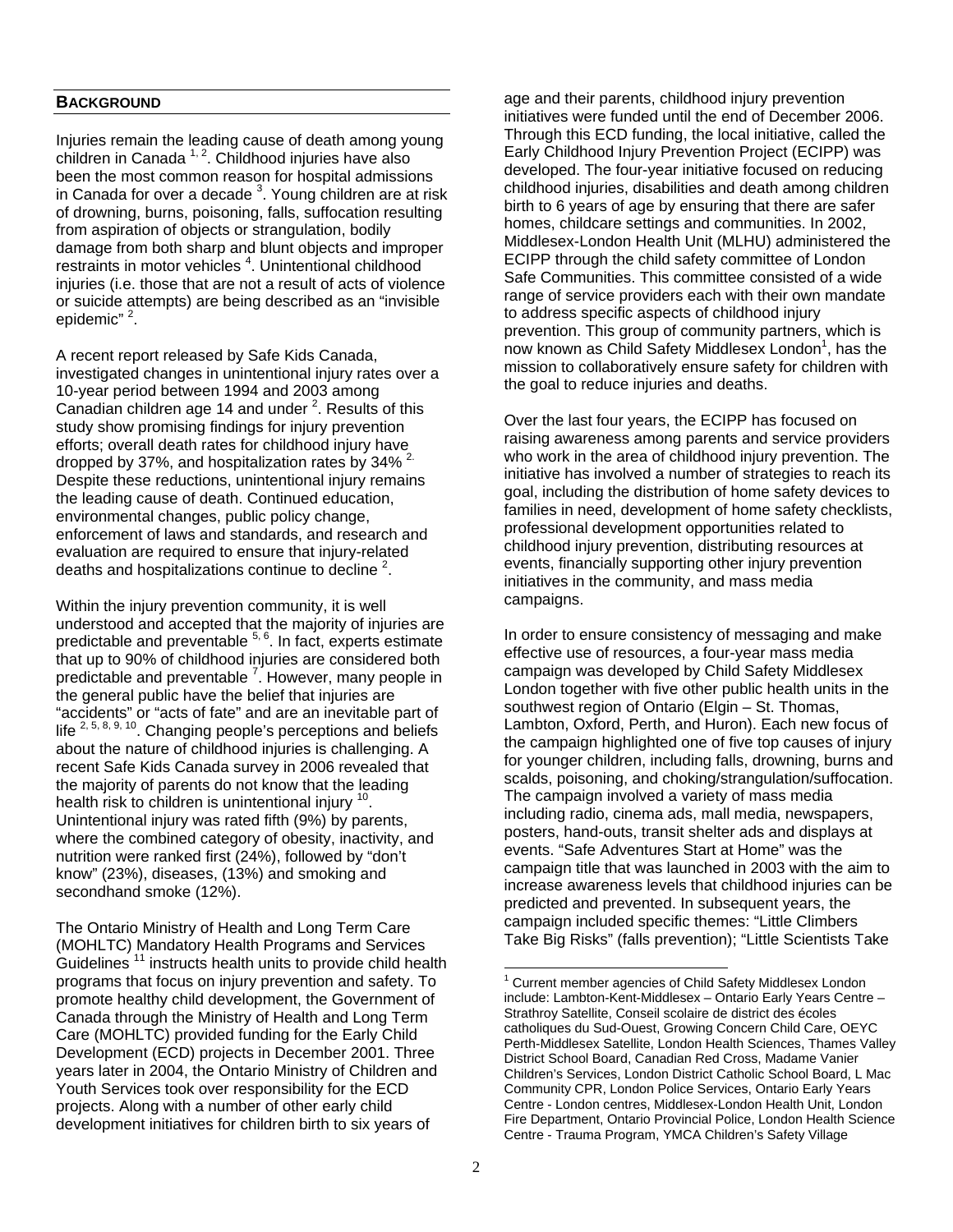Big Risks" (poison prevention); "Little Sleepers Need Room to Breathe" (safe sleep); and "Keep Your Toddler Safe From Choking" (choking prevention). Over the course of the campaign, there was particular effort placed on creating consistency in terms of the style and design of the materials. In 2004, an additional tagline, "Know the Dangers, Remove the Risks, Be There Every Step of the Way" was added to the campaign messaging in addition to the "Safe Adventures Start at Home" campaign title.

This Health Index reports on data that were collected for the Middlesex-London Health Unit from the Parent Survey-2004 and Parent Survey-2006. The first section of this Health Index focuses on awareness of media campaign messages among parents with children 11 years and under. The second section focuses on beliefs and perceptions towards childhood injury among parents with children 11 years of age and under. The interrelationships between parents' awareness levels of the campaign and their beliefs and perceptions toward childhood injury are investigated. This Health Index also provides comparisons over time from a previous Health Index report on Campaign Awareness  $^{12}$ , which describes results from the Parent Survey-2004. Previous Health Index reports have also reported on knowledge and attitudes of childhood injury prevention among parents and the general population of Middlesex-London<sup>13, 14</sup>. The 2006 survey sample included 589 randomly-selected households in London-Middlesex with parents/caregivers aged 18 years and older and who have at least one child 11 years of age and under. Of the 589 respondents in the survey in 2006, 62.1% were parents or primary caregivers of children birth to six years old. The Parent Survey-2004 included a sample size of 1199 of which 35.7% of respondents were parents or primary caregivers of children birth to six years of age. Additional information about the source of data and analysis procedures for this Health Index are outlined in the methods section.

### **AWARENESS AND PERCEPTIONS OF UTILITY OF THE CAMPAIGN "SAFE ADVENTURES START AT HOME"**

In 2004, 14.9%  $(\pm 3.0\%)$  of parents were aware of the educational campaign "Safe Adventures Start at Home". By 2006, there was a small, but statistically insignificant, increase in the proportion of parents who were aware of "Safe Adventures Start At Home" (16.3% ±3.0%). Of those parents who were aware of the campaign, there was a small, but statistically insignificant, difference in the proportion of parents who indicated that the "Safe Adventures Start At Home" was "very helpful" between 2004 (30.0% ±10.0%) and 2006 (26.3% ±8.9%). Parents' gender was the only demographic characteristic of those analyzed (see Analysis on page 10) that

influenced whether parents were aware of the campaign in 2004 and 2006.

• **Gender:** In 2004, women (20.5% ±4.6%) were significantly more likely to be aware of the campaign than men (7.9% ±3.4%). In 2006, men were becoming more aware of this campaign and there was no longer a significant gender gap (men, 18.1% ± 5.0%; women, 15.1% ±5.0). (see Figure 1)

### **Figure 1: Awareness Level of "Safe Adventures Start at Home" Campaign by Parents' Gender** Parents/Caregivers (18+),

London and Middlesex County, 2004 and 2006



Sources: Parent Survey-2004 and Parent Survey-2006

In 2004 and 2006, there were no statistically significant differences between parents' perceptions of helpfulness of the campaign and the demographic characteristics studied. Data by parent age could not be calculated in 2004 and 2006 due to low frequencies among age groups.

### **AWARENESS AND PERCEPTIONS OF UTILITY OF THE CAMPAIGN TAGLINE "KNOW THE DANGERS, REMOVE THE RISKS, BE THERE EVERY STEP OF THE WAY"**

The "Safe Adventures Start at Home" campaign title has been the primary slogan used throughout the campaign. After 2003, the tagline, "Know the Dangers, Remove the Risks, Be There Every Step of the Way" was added to campaign messages. In the Parent Survey-2006, questions were asked specifically in reference to this additional campaign tagline as well as the campaign title "Safe Adventures Start at Home", recognizing that there is only one campaign. The tagline, "Know the Dangers, Remove the Risks, Be There Every Step of the Way" was not used in the Parent Survey-2004, only the "Safe Adventures Start at Home" title was used in 2004.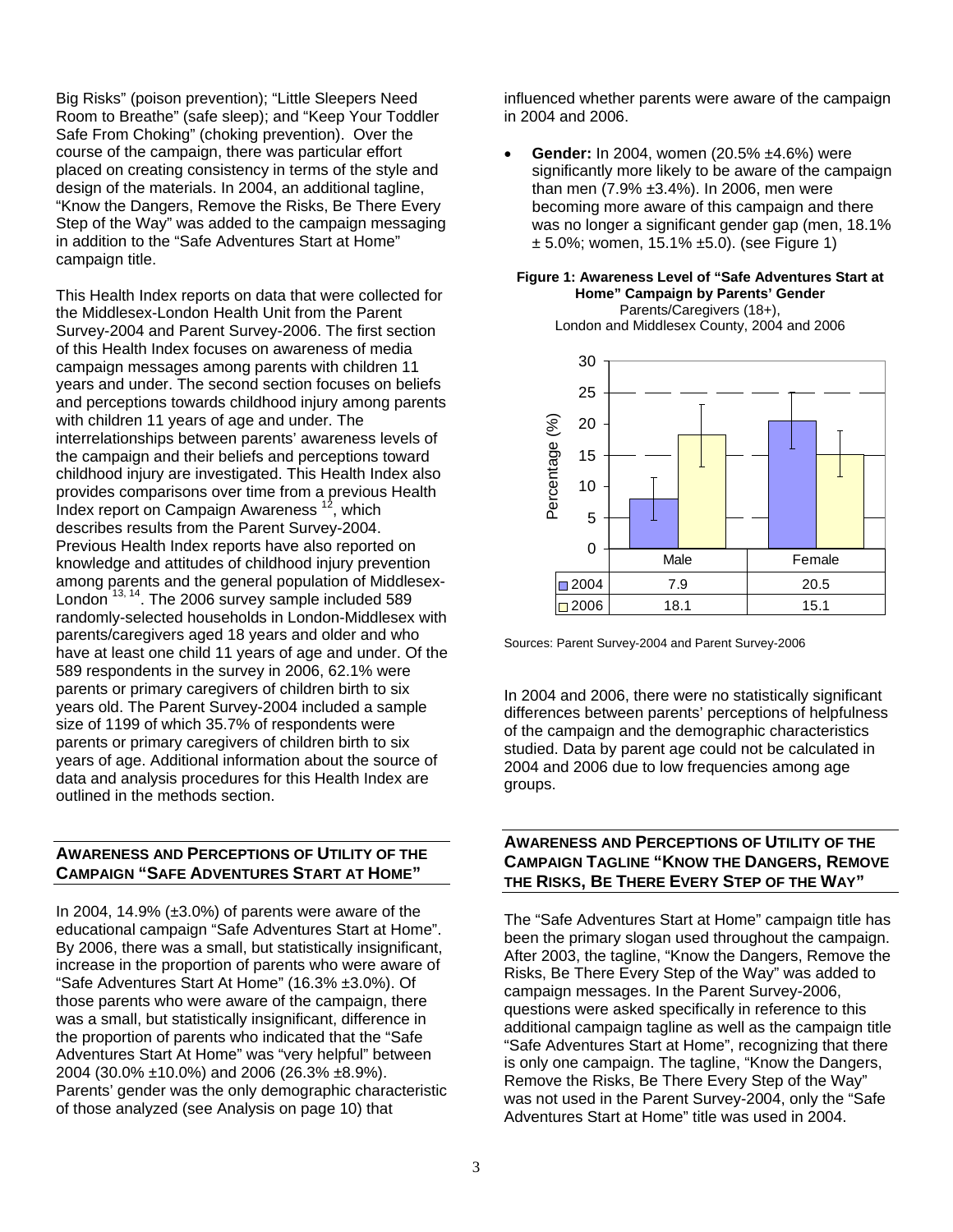Interestingly, the tagline "Know the Dangers, Remove the Risks, Be There Every Step of the Way" was more easily recognized by parents (24.9% ±3.5%) when compared to awareness level of the overall campaign title "Safe Adventures Start at Home" in 2006 (16.3% ±3.0%). Similarly, there was a higher proportion of parents who found the specific campaign tagline and its' accompanying messages "very helpful" (37.1% ±7.9%) compared to the overall campaign title and its' accompanying messages (26.3% ±8.9%). This difference, however, was not statistically significant. There were no statistically significant differences in parent'/caregivers' demographic characteristics with the exception of urban vs. rural residence.

**Place of Residence:** Parents who lived in the City of London (28.3%  $\pm$  4.3%) were more aware of the tagline, "Know the Dangers, Remove the Risks, Be There Every Step of the Way" compared to parents who reside within Middlesex County (15.7%  $\pm$  5.8%).

Education level was the only statistically significant predictor found in terms of the usefulness of the campaign information with reference to this specific tagline.

• **Education:** Parents with a high school education or less were more than twice as likely to find the campaign information to be very helpful (63.3% ±17.2%) as compared to parents with some post secondary education (30.1% ±8.5%).

Parental age could not be analyzed in this regard due to small numbers in age groups.

# **SOURCES OF CAMPAIGN INFORMATION**

Identified sources of information on "Safe Adventures Start at Home" remained stable between 2004 and 2006. Mass media including newspaper, radio, television and magazines were the most prevalent methods used to learn about the "Safe Adventures Start at Home" educational campaigns in both 2004 (25.0% ±9.5%) and 2006 (20.0% ±8.0%). Print materials were also useful sources of information for "Safe Adventures Start At Home" in 2004 (28% ±9.8%) and 2006 (14.7% ±7.1%). Day cares and schools remained a stable source of information (13.8% ±16.9 in 2004; 13.7% ±6.9% in 2006). There was a small, but statistically insignificant, increase in the proportion of parents who indicated community-based sources of information between 2004 (<5%) and 2006 (12.6% ±6.7%), as well family, friends and colleagues (<5% in 2004; 11.6% ±6.4 in 2006). All other sources of information were less than 10%, including: poster displays, health professionals, bus shelters/transit, and on-line sources of information. In reference to the specific tagline, "Know the Dangers, Remove the Risks, Be There Every Step of the Way",

print material was the most common source of information (27.9%  $\pm$  7.4%) followed by mass media  $(22.1\% \pm 6.9\%)$ . Day cares and schools  $(12.1\% \pm 5.5\%)$ were also noted as a source of information on this tagline. Family, friends, colleagues in the workplace (11.4% ±5.3%) and community locations (e.g. OEYC, Parent Resource Centre, library, retailer/store) were also sources of information on this tagline (11.4% ±5.3%). Less than five percent of parents who responded to this question noted the following sources of information for the tagline: health professionals, bus shelters, on-line sources and posters as sources of information.

# **USE OF THE CAMPAIGN INFORMATION**

Of the parents who were aware of the "Safe Adventures Start at Home" campaign, the majority of parents indicated that they had used the information to protect their child in both 2004 (56.3% ±11%) and 2006 (70.5% ±9.2%). Between 2004 and 2006, there were no statistically significant differences among parents who indicated that they had turned down their water heaters, used latches and gates (51.3% ±11% in 2004 vs. 46.3% ±10% in 2006); watched their children more closely  $(17.8\% \pm 8.4\% \text{ in } 2004 \text{ vs. } 32.6\% \pm 9.4 \text{ in } 2006);$  used spill proof mugs and back burners (7.7% ±5.8% in 2004 vs. 10.53% ±6.2% in 2006); used non-toxic cleaners (7.7% ±5.8% in 2004 vs. 10.5% ±6.2% in 2006); and who taught their children the dangers (15.4% ±7.9% in 2004 vs. 8.4% ±5.6% in 2006). No parents mentioned that they told others about the campaign or sought further information in 2004, and in 2006 only a few parents stated that they did.

Behavioural changes reported in 2006 in association with the "Know the Dangers, Remove the Risks, Be There Every Step of the Way" campaign tagline included turning down the water heater, installing latches and gates (27.9%  $\pm$ 7.4), and watching children more closely  $(17.9\% \pm 6.4)$ . Teaching children about dangers, use of non-toxic cleaners, back burners, and spill proof mugs, contacting someone for information, and telling someone about the campaign information were less than ten percent of the change reported.

# **KNOWLEDGE OF THE LEADING CAUSE OF DEATH AND PERCEPTIONS REGARDING INJURY PREVENTION**

There was a reduction in the proportion of parents who correctly identified injuries and accidents as the leading cause of death in children, from one to six years of age in Ontario between 2004 (66.8% ±2.7%) and 2006 (58.3% ±4.1% in 2006). Knowledge of the leading cause of death in young children (one to six years of age) differed on a number of demographic characteristics as described below. Insignificant predictors of parents'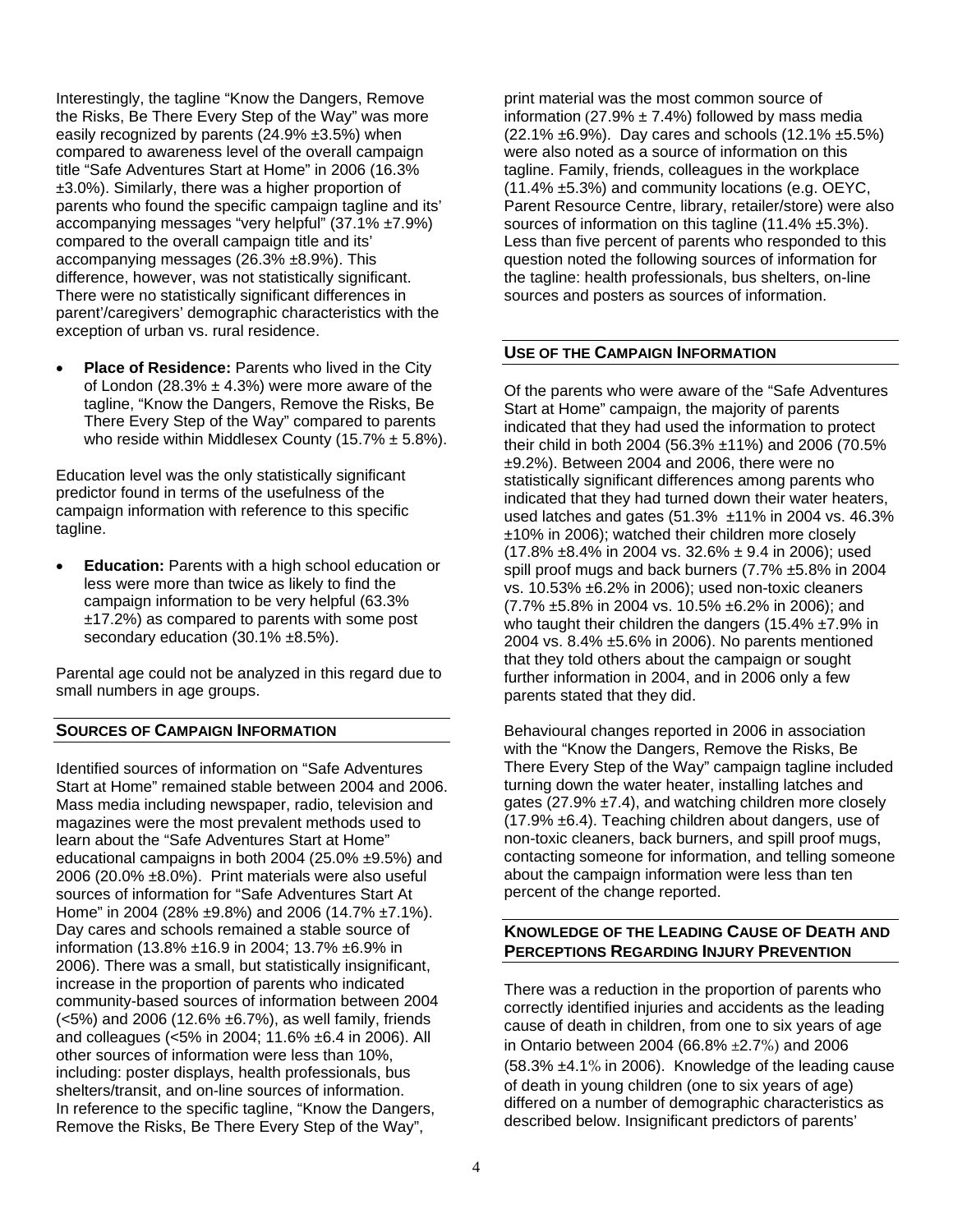knowledge of the leading cause of death included marital status, parents' place of residence, and whether or not their children are under or over six years of age.

- **Gender:** In 2004, women were more likely than men to indicate that accidents and injuries were the leading cause of death for children from one to six years of age in 2004 (73.2% ±3.3% vs. 58% ±4.3%, respectively), and in 2006 (63.6%  $\pm$  5.1% vs. 50.4% ±6.5%, respectively).
- **Parental/Caregiver Age:** In 2004, a lower proportion of parents under the age of 24 years (43.9% ±15.2%) responded that accidents and injuries were the leading cause of death as compared to parents who were between 25 to 34 years old (66.3% ±4.7%), and between 35 and 44 years old (69.5% ±3.7%). In 2006, a similar age trend was observed. Proportions for all age groups were lower than in 2004. These differences over time, however, were not statistically significant (see Figure 2).



**Figure 2: Parents' Who Knew the Leading Cause of Death**

Sources: Parent Survey-2004 and Parent Survey-2006

• **Household Income:** In 2004, parents reporting annual household incomes of less than \$30,000 were less likely to select injuries as the leading cause of death (54.7% ±7.3%) as compared to individuals with higher annual household incomes between \$70,000 and \$99,999 (75.3% ±3.9%). In 2004, parents reporting household incomes from \$30,000 to \$69,999 were also less likely to select injuries as the leading cause of death  $(65.3\% \pm 4.5)$ as compared to individuals with household incomes greater than or equal to \$70,000 (75.3% ±3.9%). A significant downward trend occurred in 2006, as only 38.2% (±11.5%) of parents reporting annual household incomes of less than \$30,000 selected injuries as the leading cause of death while 66.9%

(±5.8%) of parents with incomes between \$70,000 and \$99,999 responded correctly. (see Figure 3)

### **Figure 3: Parents' Who Knew the Leading Cause of Death in Children By Household Income** Parents/Caregivers (18+),



Sources: Parent Survey-2004 and Parent Survey-2006

**Education:** Awareness of the leading cause of death in young children was significantly higher among parents with higher levels of education in 2006, but not in 2004. In 2004, 64.4% (±8.1%) of parents with a high school education or less were aware of childhood injuries and accidents as the leading cause of death, and  $73\%$  ( $\pm 4.3\%$ ) of parents with at least some post secondary education provided the correct response. By 2006, 41.7% (±8.2%) of parents with a high school education or less correctly answered the question as compared to 63.8% (±4.6%) of parents with at least some post secondary education. (see Figure 4)



London and Middlesex County, 2004 and 2006



Sources: Parent Survey-2004 and Parent Survey-2006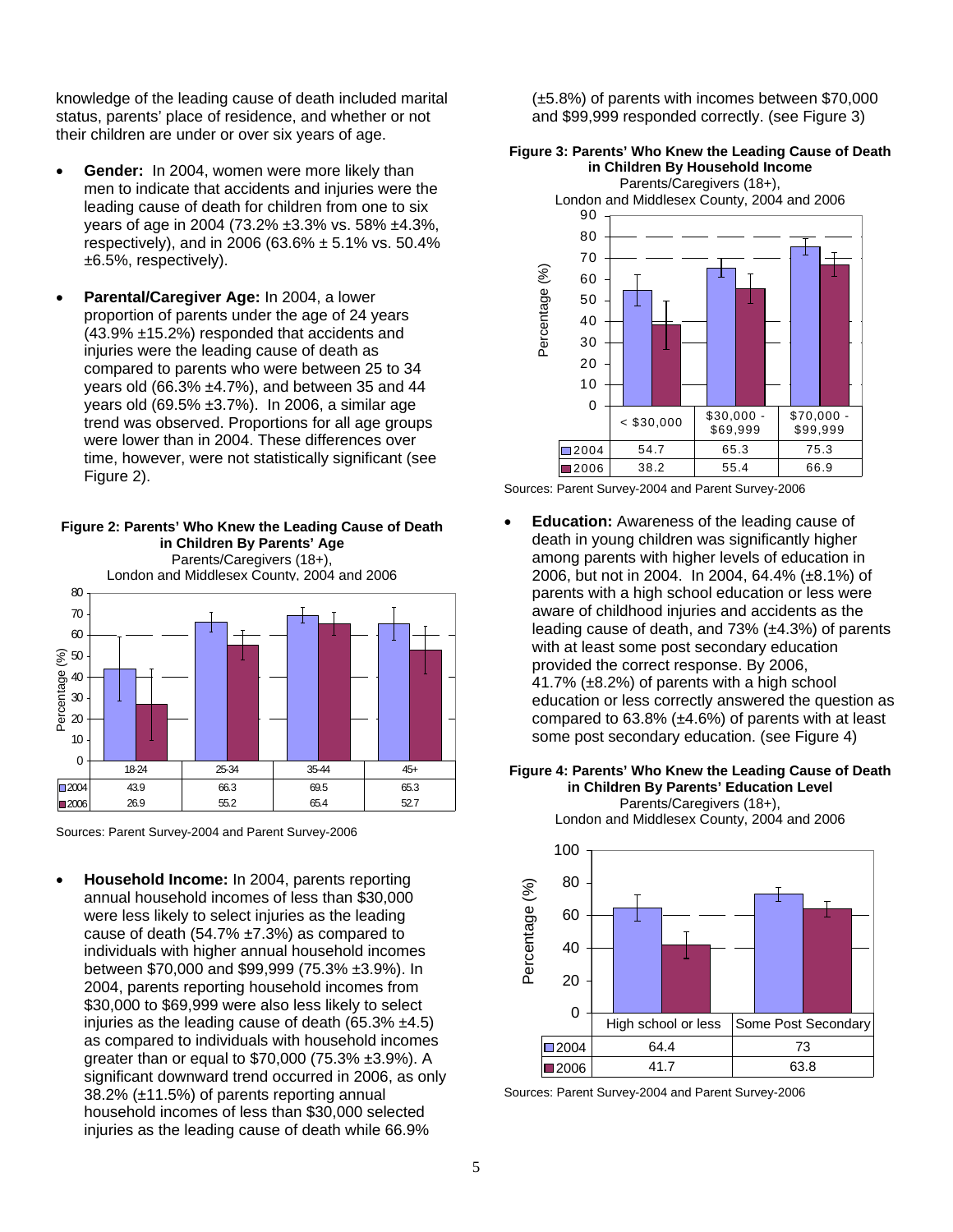• **Knowledge of "Safe Adventures Start at Home" Campaign:** In 2004, parents who were aware of the "Safe Adventures Start at Home" campaign identified accidents and injuries as the leading cause of death significantly more often (85% ±7.8%) compared to parents who were not aware of the campaign (68.3% ±4.3%). However, in 2006, there were no statistically significant differences in awareness of the leading cause of death according to whether or not parents were aware of "Safe Adventures Start at Home" (aware, 59.3% ±7.3%; not aware, 57.9% ±4.9%).

### **PERCEPTIONS REGARDING THE PREVENTION OF INJURIES:**

In 2006, 52.5% (±4%) of parents viewed childhood injuries as "very preventable", 14.9% (±2.9%) of parents viewed accidents and injuries as "completely preventable", and 32.6% (±3.8%) of parents thought that accidents and injuries were "not at all preventable" or "somewhat preventable". This trend is unchanged from 2004 when 54.1% (±2.8%) of parents viewed childhood injuries as "very preventable", 17.4% (±2.1%) of parents viewed childhood injuries as "completely preventable", and 28.5% (±2.6%) of parents viewed childhood injuries as "not at all preventable" or "somewhat preventable". Beliefs that early childhood injuries and accidents are "not at all preventable" or "somewhat preventable" vary significantly on some demographic characteristics, including household income and education level as described below. No statistically significant differences were found for gender, parental age, marital status, and place of residence in both 2004 and 2006.

• **Household Income:** In 2004, parents reporting annual household incomes of less than \$30,000 were considerably more likely to believe that accidents and injuries are "not at all preventable" or "somewhat preventable" (41% ±7.2%) as compared to individuals in higher annual household incomes between \$30,000 and \$69,999 (29.3% ±4.3%), and between \$70,000 and \$99,999 (21.6% ±3.8%). This trend continued in 2006 where parents reporting annual household incomes of less than \$30,000 (43.7% ±11.5%) were more likely to state that accidents and injuries are "not at all preventable" or "somewhat preventable" compared to parents with incomes between \$70,000 and \$99,999 (26.2% ±5.4%). (see Figure 5)

**Figure 5: Parents' Perceptions that Childhood Injuries are "Not at All Preventable" or "Somewhat Preventable" By Household Income** Parents/Caregivers (18+).

London and Middlesex County, 2004 and 2006



Sources: Parent Survey-2004 and Parent Survey-2006

**Education:** The perception that injuries are "not at all preventable" or "somewhat preventable" was substantially higher among parents with lower levels of education in both 2004 and 2006. In 2004, parents with lower levels of education were more likely to think that accidents and injuries were "not at all preventable" or "somewhat preventable" (40.7%  $\pm 8.3\%$ ), while 22.6% ( $\pm 4\%$ ) of parents with at least some post secondary education thought accidents were "not at all preventable" or "somewhat preventable". In 2006, this trend continued with 45.2% (±8.1%) of parents with lower levels of education thinking that accidents were "not at all preventable" or "somewhat preventable" as compared to 28.6% (±4.2%) of parents with at least some post secondary education. (see Figure 6)

### **Figure 6: Parents' Perceptions that Childhood Injuries are "Not at All Preventable" or "Somewhat Preventable" By Parents' Education Level** Parents/Caregivers (18+),



Sources: Parent Survey-2004 and Parent Survey-2006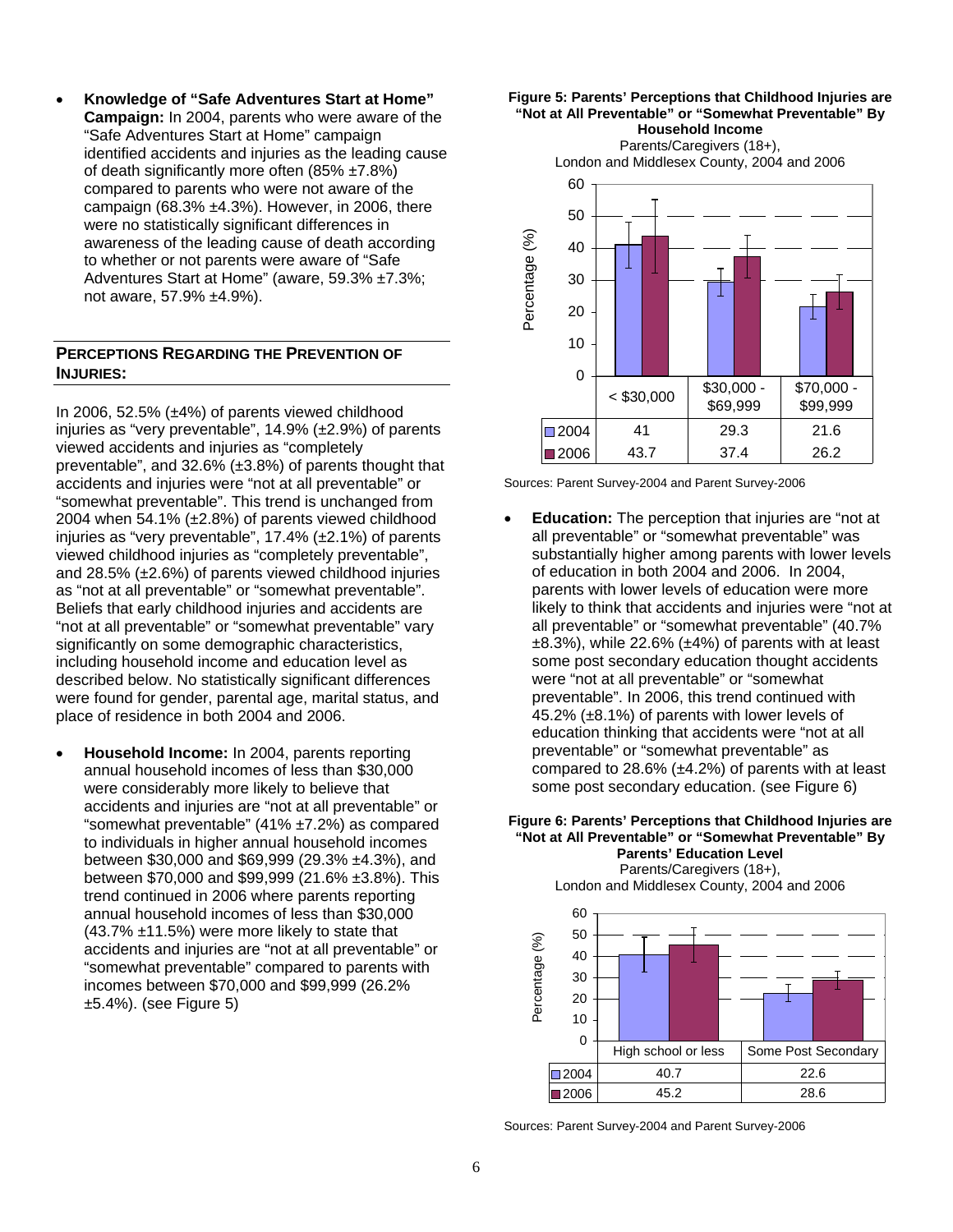# **PERCEPTIONS OF THE PARENTAL/CAREGIVER ROLE IN INJURY PREVENTION**

The majority of parents in 2004 (90.4%  $\pm$ 1.7%) and 2006 (89.6% ±2.5%) believed that they can make "lots of difference" in preventing injuries from children ages birth to 6 years, with the exception of younger parents ages 18-24 years as described below. There were several insignificant predictors including: gender, marital status, household income, education level, and place of residence.

• **Parental/Caregiver Age:** In 2004, there was no statistically significant difference among parents under the age of 24 years (82.9% ±11.5%) who believed that parents can make "lots of difference" to prevent accidents and injuries as compared to parents who were between 35 and 44 years old (91.2% ±2.2%). However, in 2006, there was a considerably lower number of parents under the age of 24 years (76.9%  $\pm$ 6.2%) who indicated that parents can make "lots of difference" to prevent accidents and injuries as compared to parents between 35 and 44 years old  $(91.8\% \pm 3.2\%)$ .

# **WAYS TO PREVENT INJURIES:**

The majority of parents in 2004 (87.7%  $\pm$ 1.7%) and in 2006 (91.6% ±2.3%) continued to identify that active supervision is most likely to prevent a child from birth to six years from being injured. There were no statistically significant differences observed for gender, age, marital status, education, and place of residence. Household income was the only statistically significant demographic characteristic in relation to parents' identification of ways to prevent childhood injuries.

• **Household Income:** In 2004, parents reporting annual household incomes of less than \$30,000 were less likely to believe that active supervision prevents accidents and injuries (80.9% ±5.8%) as compared to parents with incomes between \$30,000 to \$69,999 (90.1% ±2.8%), and individuals with higher annual household incomes between \$70,000 and \$99,999  $(92.1\% +2.5\%)$ . In 2006, the findings were similar to 2004, but the difference was not statistically significant. In 2006, 84.5% (±8.4%) of parents with incomes less than \$30,000 believed that active supervision prevents injury compared to 94.1% (±2.9%) of parents with incomes between \$70,000 and \$99,999.

# **PARENTAL/CAREGIVER BELIEFS, PERCEPTIONS & KNOWLEDGE OF CHILDHOOD INJURY PREVENTION CAMPAIGNS**

In 2004, there was a difference in the knowledge and attitudes of parents with respect to knowledge of the leading cause of death and perceptions regarding injury prevention based on whether or not parents were aware of the "Safe Adventures Start at Home" campaign (aware 85% ±7.8%; not aware 68.3% ±4.3%). However, in 2006, there were no statistically significant differences in the knowledge and attitudes of parents with respect to knowledge of the leading cause of death, and awareness level of the campaign in reference to the campaign title "Safe Adventures Start at Home", and the campaign tagline, "Know the Dangers, Remove the Risks, Be There Every Step of the Way".

### **SUMMARY AND IMPLICATIONS:**

It was hoped that over the course of a multi-tiered campaign there would be an increase in the number of parents who were aware of the campaign, especially among those parents with children six years of age and under. The campaign topics focused specifically on targeting parents and caregivers who care for children six years of age and under. However, the findings in this Health Index report that there were no statistically significant increases in parental awareness level of the "Safe Adventures Start at Home" campaign between 2004 and 2006, even among parents with children six years of age and under. When investigating demographic characteristics and campaign awareness, no other demographic characteristics that were investigated (i.e. parents' age, household income, marital status, parents' education level, and place of residence, age of children) affected the level of campaign awareness, except for parents' gender. There were gender differences in 2004 in relation to awareness level of the campaign with a significantly higher proportion of female parents aware of the campaign compared to male parents. However, by 2006, there was not a significant difference in campaign awareness between men and women. The reduction in the gender gap is a promising finding which suggests that over time male parents may have become more attentive to parenting information as it relates to childhood injury messages. There were specific changes made to the campaign dissemination strategies to target males over the course of the campaign to further explain the increased awareness level among male parents. For example, advertisements were placed during commuting hours on radio stations that have a large number of male listeners (i.e. 1290 CJBK Radio Newstalk, BX 93 FM).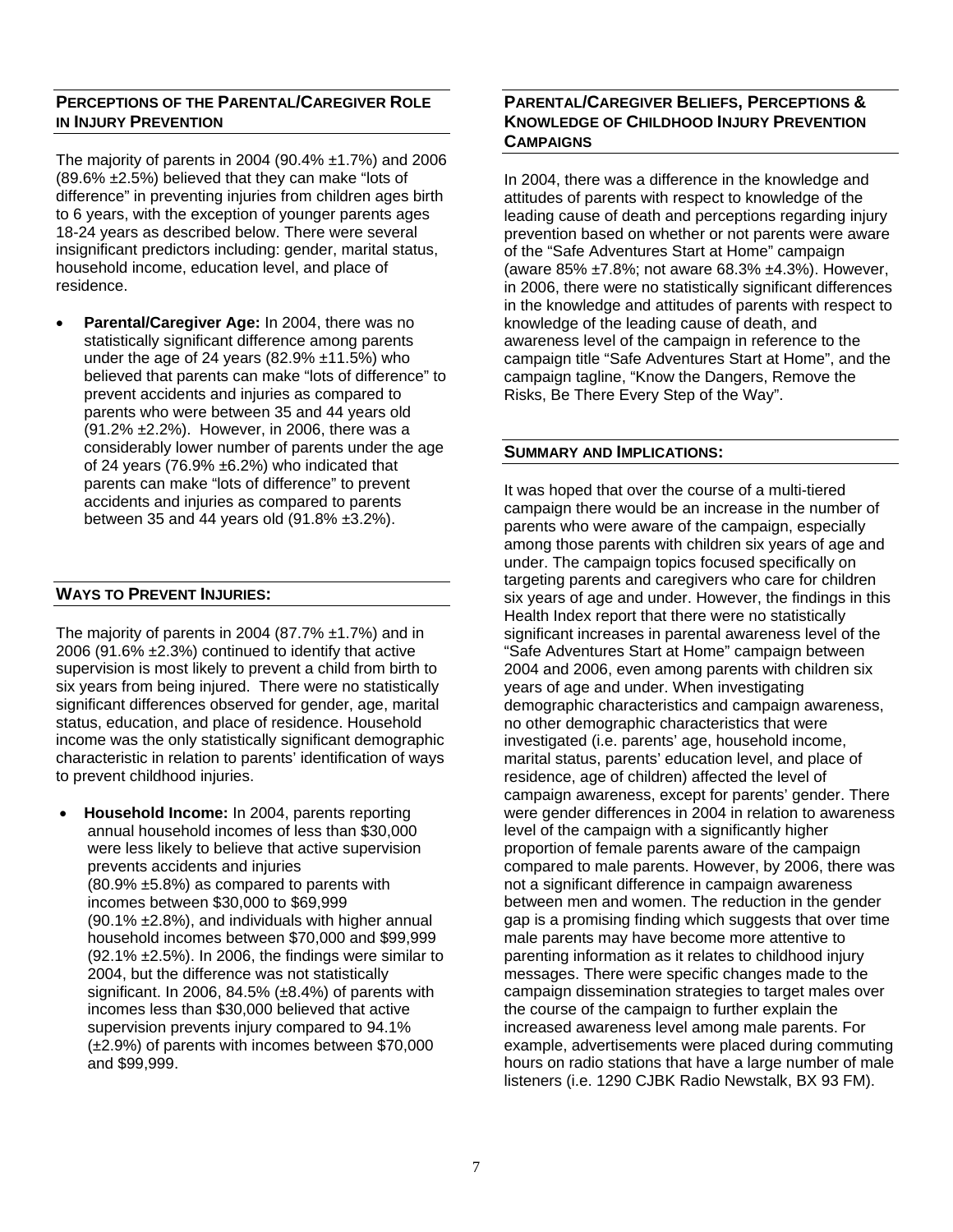Furthermore, there were no statistically significant differences in the proportion of parents who found the campaign very helpful between 2004 and 2006. There were also no statistically significant differences between perceptions of helpfulness of the campaign and the demographic characteristics that were investigated (i.e. parents' gender, parental age, household income, marital status, education, place of residence).

In 2006, when parents were asked about their awareness of the campaign in reference to the specific tagline "Know the Dangers, Remove the Risks, Be There Every Step of the Way", a significantly higher proportion of parents reported awareness level of the campaign tagline compared to the overall campaign title, "Safe Adventures Start at Home". A significantly higher proportion of parents who live in the City of London were aware of the tagline, "Know the Dangers, Remove the Risks, Be There Every Step of the Way" compared to parents who reside in Middlesex County. Disseminating information continues to be challenging in rural areas, because some of the campaign strategies, such as bus shelter ads and transit ads are not available within rural areas. The main ways to disseminate campaign information to rural residents include newspapers, print sources, and radio ads. There were no significant differences between awareness level of the campaign and other demographic characteristics that were examined, including parents' gender, parents' age, household income, marital status, and education.

A significantly higher number of parents with less than a high school education found the "Know the Dangers, Remove the Risks, Be There Every Step of the Way" tagline and it's accompanying campaign messages to be very helpful compared to parents with some post secondary education. This tagline appeared to resonate more with parents who have lower education levels. These findings that highlight the differences between the specific taglines and the overall campaign title reinforce the value in pre-testing campaign messaging because of the multiple ways that information can be interpreted, and the importance of carefully crafted campaign slogans.

Mass media including newspaper, radio, television and magazines, as well as print material were the most frequently mentioned sources of information for both "Safe Adventures Start at Home" campaign title, and the specific tagline, "Know the Dangers, Remove the Risks, Be There Every Step of the Way". Day cares and schools were also noted as an important source of campaign information. Family, friends and colleagues as well as health professionals need to be encouraged to discuss the topic of prevention of childhood injuries. These groups have the potential to reinforce positive messages and clarify misconceptions.

When comparing results from 2004 to 2006, there were no statistically significant differences in the proportion of parents who reported how they had used the campaign information to protect their child. However, a large percentage of parents continued to report that they had turned down their water heaters, used latches and gates and watched their children more closely as a result of the campaign information. It is not surprising that fewer parents noted that they taught their children about dangers, used non-toxic cleaners, back burners and spill proof mugs because the campaign messages did not emphasize these strategies.

A limitation of the Campaign Awareness module is that it relies on a telephone survey to recall whether or not parents were aware of the educational campaign. There is a possibility that parents would have better recall of the educational campaign if there were additional cues, such as being able to view the posters or hear the radio ads.

Between 2004 and 2006, there was a statistically significant decrease in the number of parents who were able to correctly identify injuries and accidents as the leading cause of death in children from one to six years of age. This finding may be explained by changes to the messaging that occurred over the course of the campaign. The first campaign messages focused specifically on promoting the leading cause of death among children, but campaign messages in later years focused on specific injury prevention messaging. This explanation is further validated by the finding in 2004 that parents who knew about the "Safe Adventures at Home" campaign also were more likely to know the leading cause of injury. Yet, in 2006 there was a statistically insignificant finding in terms of parents' knowledge of the leading cause of childhood death and their awareness level of the campaign. These results speak to the need to continue to highlight the same message if the primary goal is to increase knowledge among parents about the leading cause of death for children.

Furthermore, a number of demographic characteristics consistently influenced parental knowledge of the leading cause of death in children across 2004 and 2006. Women are more likely than men to answer correctly. Older parents (age 25 and older) were also more likely than younger parents (24 years and less) to answer correctly. In addition, parents with higher household incomes (\$70,000 plus) were more likely than parents with household incomes below \$30,000 to answer correctly. In 2006, considerably more parents with higher levels of education (at least some post secondary) provided the correct response when compared to parents with lower levels of education (high school or less). Similarly, a previous study reported lower levels of campaign awareness among the general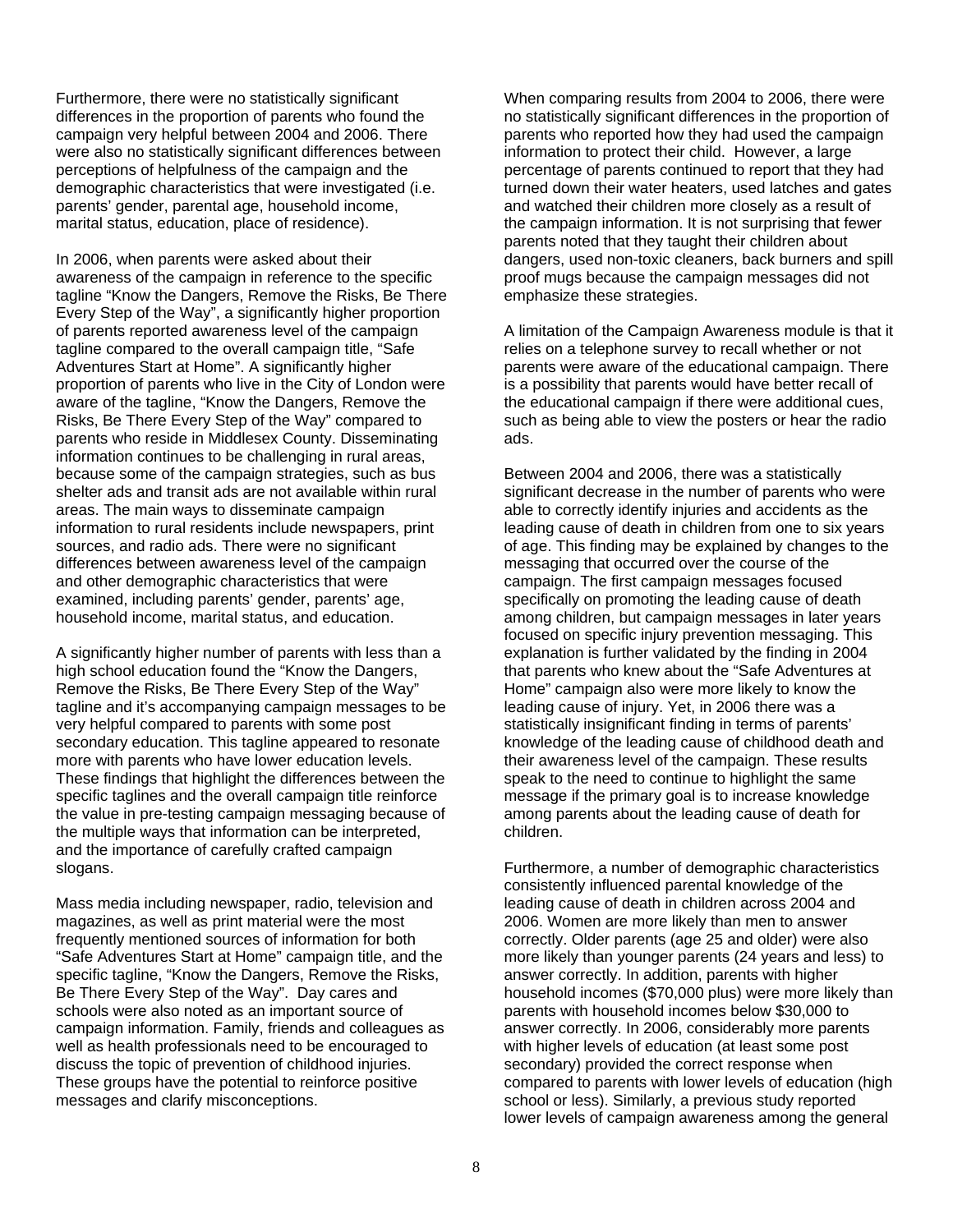population for specific sub-groups including males, those with lower education levels, and those with lower household income levels  $14$ . In summary, the specific sub-groups who had lower levels of awareness about the leading cause of death in children (i.e. male parents, parents 24 years old and less, parents with household incomes below \$30,000, and parents with a high school education or less) may warrant specialized campaign messages and tailored injury prevention programming to ensure that their knowledge level of childhood injury prevention increases.

There appears to be a discrepancy for some parents in terms of their knowledge that active supervision is most likely to prevent a child from being injured, and their perceptions that childhood injuries are preventable. Consistent with findings from previous Health Indexes involving feedback from the general population  $14$  and parents of young children <sup>13</sup>, the majority of parents involved in the Parent Surveys in 2004 and 2006 identified that active supervision is most likely to prevent a child from being injured.

Yet, in 2004 and 2006, there was a significantly higher proportion of parents with low-incomes (less than \$30,000) and parents with lower levels of education (high school or less) who believe that accidents and injuries are "not at all preventable" or are "somewhat preventable". Similar findings were also found in previous Health Indexes concerning perceptions and beliefs towards childhood injury prevention among the general population 14 and parents of young children <sup>13</sup>. These notable demographic differences suggest that future injury prevention programming should be more focused on making changes within these socioeconomic groups.

Injuries remain a major public health concern. Further research and monitoring of parents' beliefs and perceptions towards childhood injury issues should continue on the population level in order to inform the development of effective prevention strategies for differing sub populations. As the cohort of parents change over time and as new parents emerge, there is an ongoing need to continue sharing injury prevention messages in order to promote the health and well-being of children.

### **METHODS AND DEFINITIONS**

### **Data**

The results presented in this Health Index are based on the Parent Survey-2006 collected from April 6 to July 4, 2006 and the Parenting Survey-2004, conducted from March to November 2004. All data were collected for the Middlesex-London Health Unit (MLHU) by the Institute of Social Research (ISR), York University. Two modules

are analyzed in this Health Index, including Childhood Injury Prevention Campaign Awareness module, and Childhood Injury Prevention Beliefs and Perceptions module. The purpose of the Childhood Injury Prevention Campaign Awareness module is to determine public awareness levels of media campaign messages, and possible behavioural changes in response to campaign messages. The purpose of the Childhood Injury Prevention Beliefs and Perceptions module is to determine public beliefs and perceptions about childhood injury prevention. The Beliefs and Perceptions module was included on the Parent Survey-2004 and the Parent Survey-2006. The Campaign Awareness module was included on both Parent Surveys in 2004 and 2006.

Data for both Parent Surveys were collected through a telephone survey of households with children 11 years of age and under, and adults aged 18 and older. ISR randomly selects households with telephones in the City of London and Middlesex County. Every effort is made to complete the interview, however, as many as 12 attempts is standard practice. The final sample for analysis was 589 for the Parent Survey-2006 and 1199 for the Parent Survey-2004.

### **Childhood Injury Prevention: Campaign Awareness Module**

The Childhood Injury Prevention Campaign Awareness module administered in the Parent Survey-2004 included questions related to the "Safe Adventures Start at Home" slogan. The slogan "Safe Adventures Start at Home" was also employed in the module for the Parent Survey-2006. However, a separate series of questions was also asked in relation to another slogan that has been used consistently throughout the four-year campaign [Note: This slogan was not used in the Parent Survey-2004. Only the "Safe Adventures Start at Home" slogan was used in 2004]. This slogan is entitled "Know the dangers. Remove the risks. Be there every step of the way." As a result, the module in the Parent Survey-2006 consisted of the following ten questions:

- 1. How often do you have children under the age of seven in your home: would you say always, often, sometimes, rarely or never?
- 2. Have you heard or read about "Safe Adventures Start at Home", a campaign to prevent childhood injury?
- 3. Have you heard or read about "Know the dangers. Remove the risks, be there every step of the way", a campaign to prevent childhood injury?
- 4. How did you hear or read about "Safe Adventures Start at Home"?
- 5. How did you hear or read about "Know the dangers. Remove the risks. Be there every step of the way"?
- 6. Was this child injury prevention information very helpful, somewhat helpful or not helpful to you?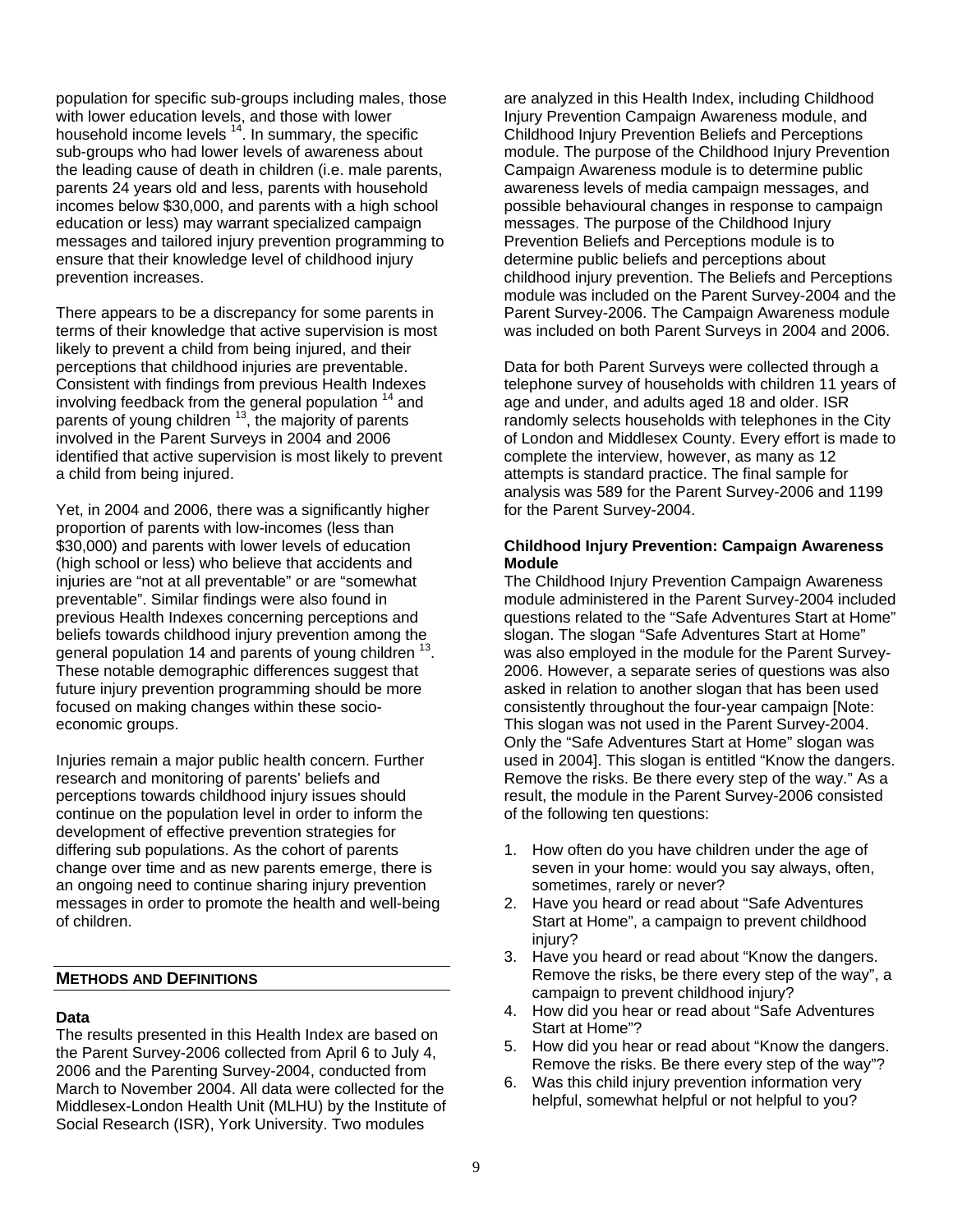- 7. Have you used the information you learned in the "Safe Adventures Start at Home" campaign to protect children from injury in your home?
- 8. Have you used the information you learned in the "Know the dangers. Remove the risks. Be there every step of the way" campaign?
- 9. How have you used the information from the "Safe Adventures Start at Home" campaign in your home to protect children from injury?
- 10. How have you used the information from the "Know the dangers. Remove the risks. Be there every step of the way" campaign in your home to protect children from injury?

### **Childhood Injury Prevention: Beliefs and Perceptions Module**

The Childhood Injury Prevention Beliefs and Perceptions module administered in Parent Survey –2004 and the Parent Survey-2006. The module comprised four multiple choice questions including the following:

- 1. First, we want to ask you about the leading cause of death in children, from one to six years of age in Ontario over the last year. I am going to read a list of four causes, please tell me which ONE you think was the leading cause, they are: illnesses and diseases; injuries and accidents; child abuse and neglect; or health problems children are born with such as heart disease?
- 2. The next questions are about injuries and accidents to children from birth to six years of age. Generally, would you say injuries to children are not at all preventable, somewhat preventable, very preventable, or completely preventable?
- 3. What do you think is most likely to prevent a child, from birth to six years from being injured: active supervision by a parent or caregiver, safe toys and furniture, or special products to help keep children safe?
- 4. How much difference can parents or caregivers make in preventing injuries from happening to children from birth to six years: no difference, very little difference, some difference, or a lot of difference?

# **Analysis**

Results are analyzed using standard methods and guidelines outlined by the RRFSS Manual of Operations. All percentages in this Health Index are provided with 95% confidence intervals. Differences in proportions were considered statistically significant at p. <0.05. Differences in proportions reported in this Health Index are considered statistically significant unless stated otherwise. In accordance with the RRFSS analysis guidelines, "Don't Know" and "Refused" responses were retained in the denominator for all calculations. Results were subject to suppression if any one of the following conditions existed: denominator of a rate was less than 30, numerator was less than five or if the co-efficient of

variation was greater than 33.3. No household weights were applied.

These data are limited since they are self-reported and there is the possibility that people will respond with the socially desirable response. Parents may report having knowledge and attitudes about preventing injury to their children, but do not necessarily use safe practices at home.

The following predictors of campaign awareness, and parental knowledge and attitudes of childhood injury were used in this Health Index:

- Parent's age: parents were divided into four age cohorts: aged 18-24, 25-34, 35-44 and 45 and older.
- Parent's gender: 'Male' or 'Female'
- Parent's marital status two categories of marital status were identified:
	- 1. 'Married" respondents who were either married or in common law union
	- 2. 'Single, Widowed, and Divorced' this category includes respondents who were never married, separated, divorced, or widowed
- Parent's educational attainment parents were categorized into two groups based on their highest level of education they obtained:
	- 1. 'High school or less' and
	- 2. 'Some Post secondary' more than high school, including some college and/or university, and post secondary graduates
- Household income parents were categorized into four groups based on their household income before taxes for the annual year prior to the survey:
	- 1. 'Low income' \$29,999 and less
	- 2. 'Mid-income' between \$30,000 and \$69,999
	- 3. 'Mid to upper income' between \$70,000 and \$99,999
- Place of Residence region was divided into two areas:
	- 1. 'City of London' includes respondents who identified that they live in London
	- 2. 'County of Middlesex' includes respondents who identified that they reside in Middlesex **County**
- Age of Children two categories of children's age were identified:
	- 1. parents of children birth to six years of age
	- 2. parents of children seven to 11 years of age

# **Demographic Characteristics of the Sample:**

Parents who participated in the Parent Surveys in 2004 and 2006 had similar characteristics (See Figure 7). In 2004, only 546 parents were asked their level of education because this variable was included part way through the survey process. Parents older than 45 years and single, widowed and divorced parents were less likely to have children under 6 years of age.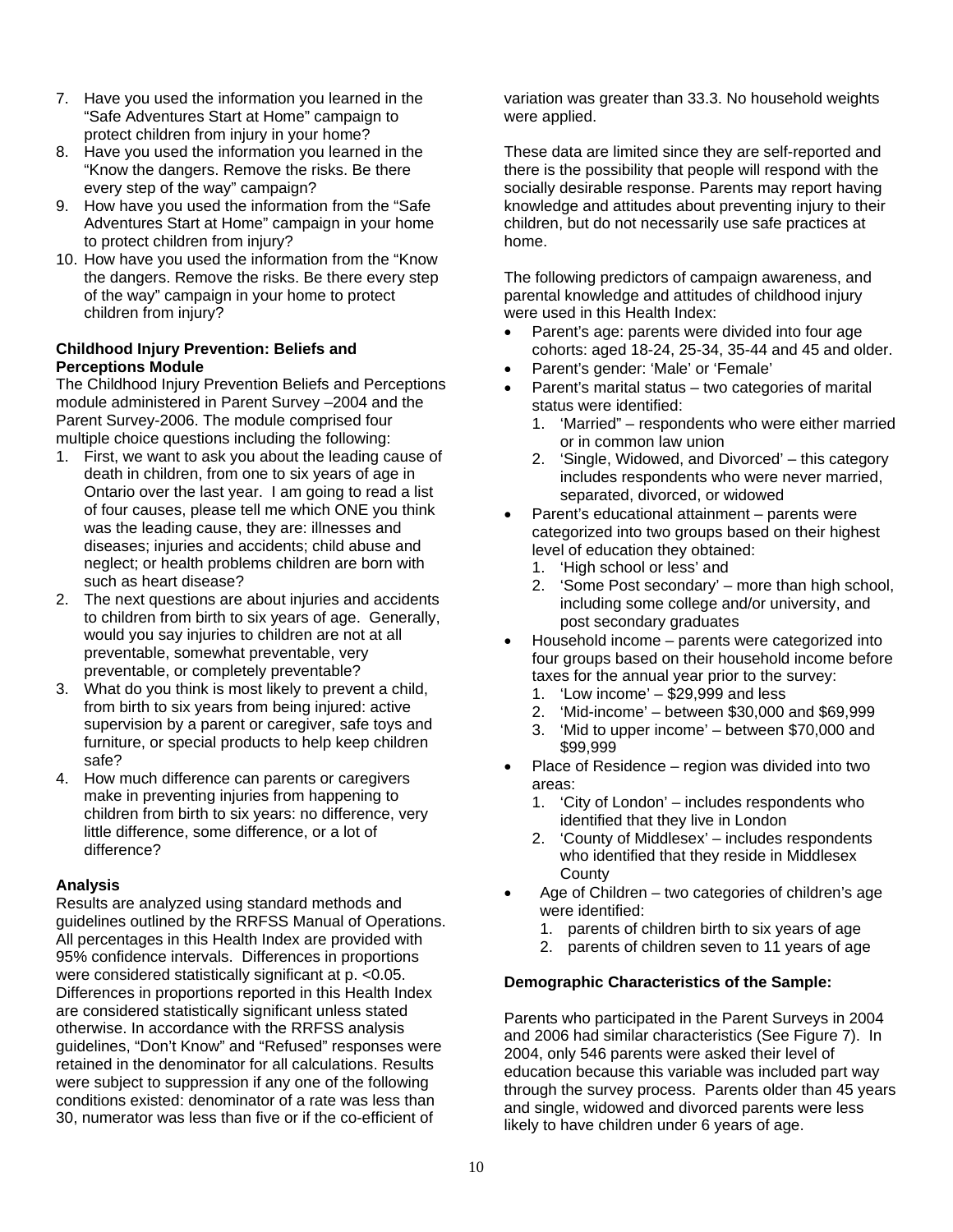### **Figure 7: Demographic Characteristics of the Sample**

| <b>Demographic Characteristic</b> | $2004 n = 1199$      | $2006 n = 589$       |
|-----------------------------------|----------------------|----------------------|
|                                   |                      |                      |
| Sex Female                        | 58.1%                | 60.6%                |
| Median Age                        | 35-45 years          | 35-45 years          |
| Married or Living Common-Law      | 81.7%                | 83.7%                |
| Some Post Secondary Education     | 75.3%                | 75.3%                |
| Median Income                     | \$30,000 to \$69,999 | \$30,000 to \$69,999 |
| Resides in the City of London     | 75.2%                | 73.7%                |
| Children Birth to 6 Years of Age  | 35.7%                | 62.1%                |
| Living in the Home                |                      |                      |

### **REFERENCES**

- 1. Pless, B. & Millar, W. (2000*). Unintentional Injuries in Childhood: Results from Canadian Health Surveys*. Ottawa: Minister of Health. Available on-line at: http://www.phac-aspc.gc.ca/dca-dea/publications/pdf/unintentional\_e.pdf. Accessed: October 26, 2006.
- 2. Safe Kids Canada. (2006). *Child & Youth Unintentional Injury: 10 Years in Review 1994-2003*. Available on-line at: http://www.sickkids.ca/SKCForPartners/custom/SKW06NationalReportENG.pdf. Accessed: October 26, 2006.
- 3. Hassan, S., Parminder, R., & Dafna, K. (2004). Neighborhood, family, and child predictors of childhood injury in Canada., *American Journal of Health Behavior*, 28, (5), 397-410.
- 4. Hockenberry, M. J., Kline, N., Wilson, D, & Winkelstein, M. L. (2003*). Wong's nursing care of infants and children*. (7th ed.) Toronto: Mosby.
- 5. SmartRisk. (2006). *The Economic Burden of Injury of Injury in Ontario*. Available on-line at: http://207.35.157.99/burden/Ontario\_Economic\_Burden\_of\_Injury.pdf. Accessed: October 26, 2006.
- 6. MacKay, M., Reid, D.C., Moher, D., Klassen, T. (1999). *Systematic Review of the Relationship Between Childhood Injury and Socio-economic Status*. Available on-line at: http://www.phac-aspc.gc.ca/dcadea/publications/pdf/injury\_e.pdf. Accessed: October 26, 2006.
- 7. Joffe, A. R., & Lalani, A. (2006). Injury admissions to pediatric intensive care are predictable and preventable: A call to action. *Journal of Intensive Care Medicine*. 21, (4), 227-234.
- 8. Chief Medical Officer of Health. *Chief Medical Officer of Health Report. Injury: Predictable and Preventable*. Queen's Printer of Ontario, November 2002.
- 9. Albert, T. & E. Cloutier. (1999). *The Economic Burden of Unintentional Injury in Ontario*. SmartRisk.
- 10. Safe Kids Canada. *National Survey of Health Risks to Children*, 2006.
- 11. Ontario Ministry of Health and Long-Term Care. (1997). *Mandatory Health Programs and Services Guidelines*. Toronto: Queen's Printer for Ontario.
- 12. Grafton, D. (2005). Childhood Injury Prevention: Campaign Awareness. *The Health Index*, 15. London: Middlesex-London Health Unit. Available on-line at http://healthunit.com/articlesPDF/11453.pdf. Accessed October 26, 2006.
- 13. Idle, T., Tomlinson, J., and M. Abbott. (2004). Childhood Injury Prevention: Parental Knowledge and Attitudes. *The Health Index*, 7. London: Middlesex-London Health Unit. Available on-line at http://healthunit.com/articlesPDF/11453.pdf. Accessed October 26, 2006.
- 14. Radcliffe, D. (2004). Childhood Injury Prevention: Differences in Awareness and Attitudes. *The Health Index*, 12. London: Middlesex-London Health Unit. Available on-line at http://healthunit.com/articlesPDF/10828.pdf. Accessed October 26, 2006.